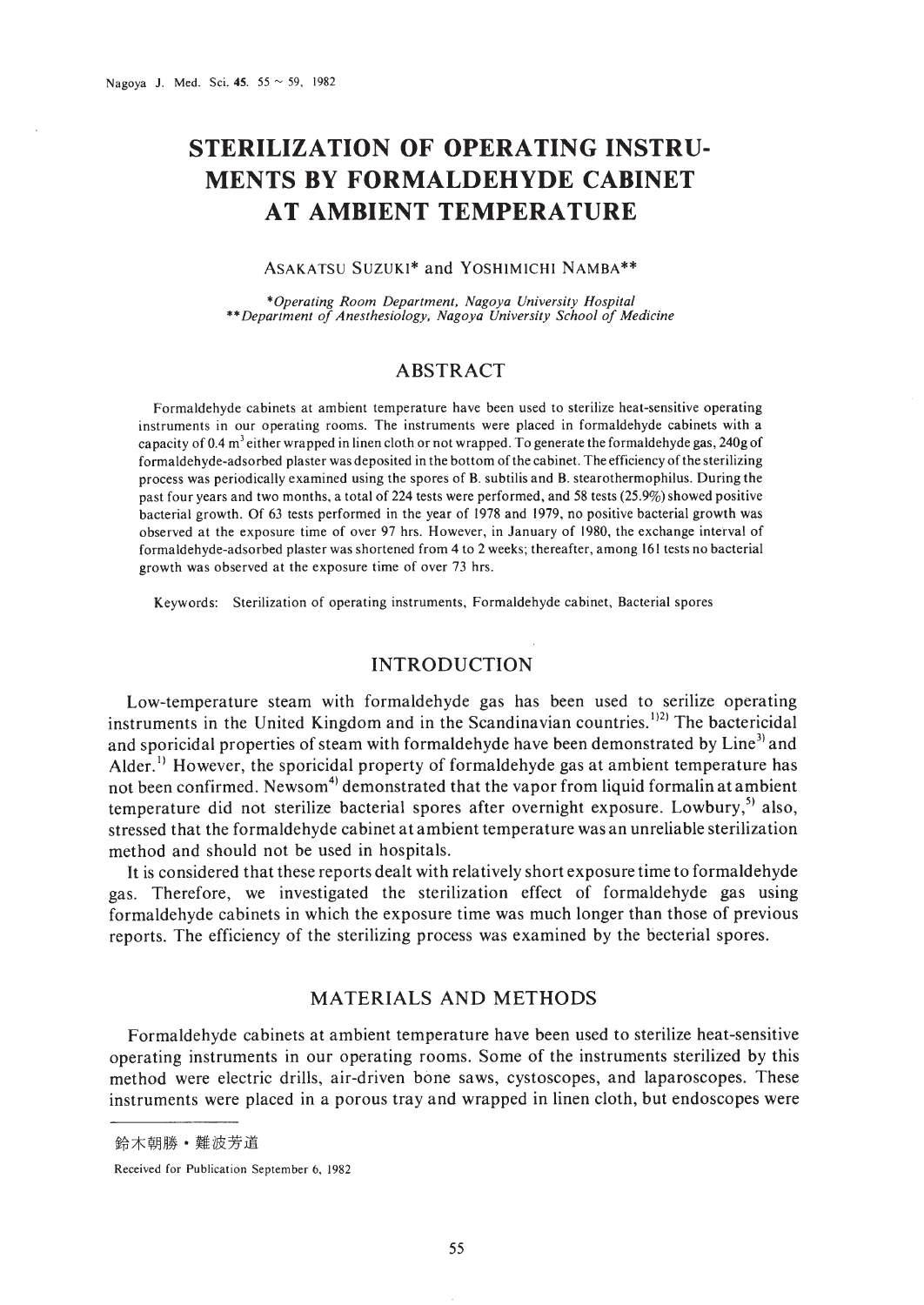placed in the tray without any wrapping. These were then placed in a formaldehyde cabinet having a capacity of 0.4 m<sup>3</sup>. To generate formaldehyde gas, formaldehyde-adsorbed plaster\* was deposited in the bottom of the cabinet. The dose of formaldehyde-adsorbed plaster was four full container caps, equivalent to 240g.

Each formaldehyde cabinet was used to sterilize certain types of operating instruments. All endoscopes were sterilized in one formaldehyde cabinet. Electric drills and bone saws wrapped in linen cloth were sterilized in three of the other formaldehyde cabinets. The instruments were transferred from the first-day cabinet to the second-day cabinet on the second day. On the third day they were again transferred to the third-day cabinet and stored in this cabinet until surgical use.

With this procedure, the opening of the first-day cabinet was rather frequent, but the second-day and third-day cabinets were opened only once a day, hence the loss of formaldehyde gas was kept to a minimum.

The efficiency of the sterilizing process was determined by the bacterial spores. Commercial biological indicator Attest for gas sterilization (by B. subtilis at spore population of 10<sup>6</sup>) and Attest for steam sterilization (by B. stearothermophilus at spore population of 10<sup>5</sup>) were both wrapped in a single piece of gauze and left in the center of the tray.

During surgery these spores were collected and incubated at 40°C for B. subtilis, at 56°C for B. stearothermophilus in an incubator exclusively made for Attest. Normally, the results were determined at 48 hrs; however, positive growth was frequently observed longer than a 48-hr incubation period in formaldehyde gas sterilization. Therefore, a final decision was made after seven day's incubation. The formaldehyde-adsorbed plaster was exchanged every 4 weeks until December, 1979. However, this interval was shortened to 2 weeks in January, 1980, since Yamamoto<sup>6</sup> reported that the generation of formaldehyde gas from formaldehyde-adsorbed plaster markedly reduced after 2 weeks.

### RESULTS

Sterilization tests of formaldehyde cabinets by bacterial spores have been carried out 224 times since May, 1978. The results are summarized in Table I. These tests were performed on a monthly basis for a period of four years and two months. The average exposure time to formaldehyde gas was 112 hrs and 50 min.

In an overall test period, positive bacterial growth of B. subtilis or B. stearothermophilus spores or both was observed in 58 tests (25.9%). In the test period from 1978 to 1979, out of 63 tests, positive growth was observed in 32 tests (50.8%), and the exposure time for positive growth was under 96 hrs. No positive growth was observed atan exposure time of over97 hrs.

However, in the test period from 1980 through 1982,26 (16.1%) out of 161 tests showed positive growth, and the exposure time for positive growth was under 72 hrs. There was no positive growth at the exposure time of over 73 hrs.

Therefore, biweekly exchange of formaldehyde-adsorbed plaster resulted in marked reduction in the percentage of bacterial growth and reduced the exposure time for positive bacterial growth from 96 hrs to 72 hrs.

In the test period from 1978 to 1979, there were 5 positive growth tests with exposure times between 73 hrs and 96 hrs. The tests were performed in the fourth week using the same formaldehyde-adsorbed plaster; therefore, the formaldehyde gas concentration was probably

<sup>\*</sup>F-gen. Tateyama Chemical Co. Japan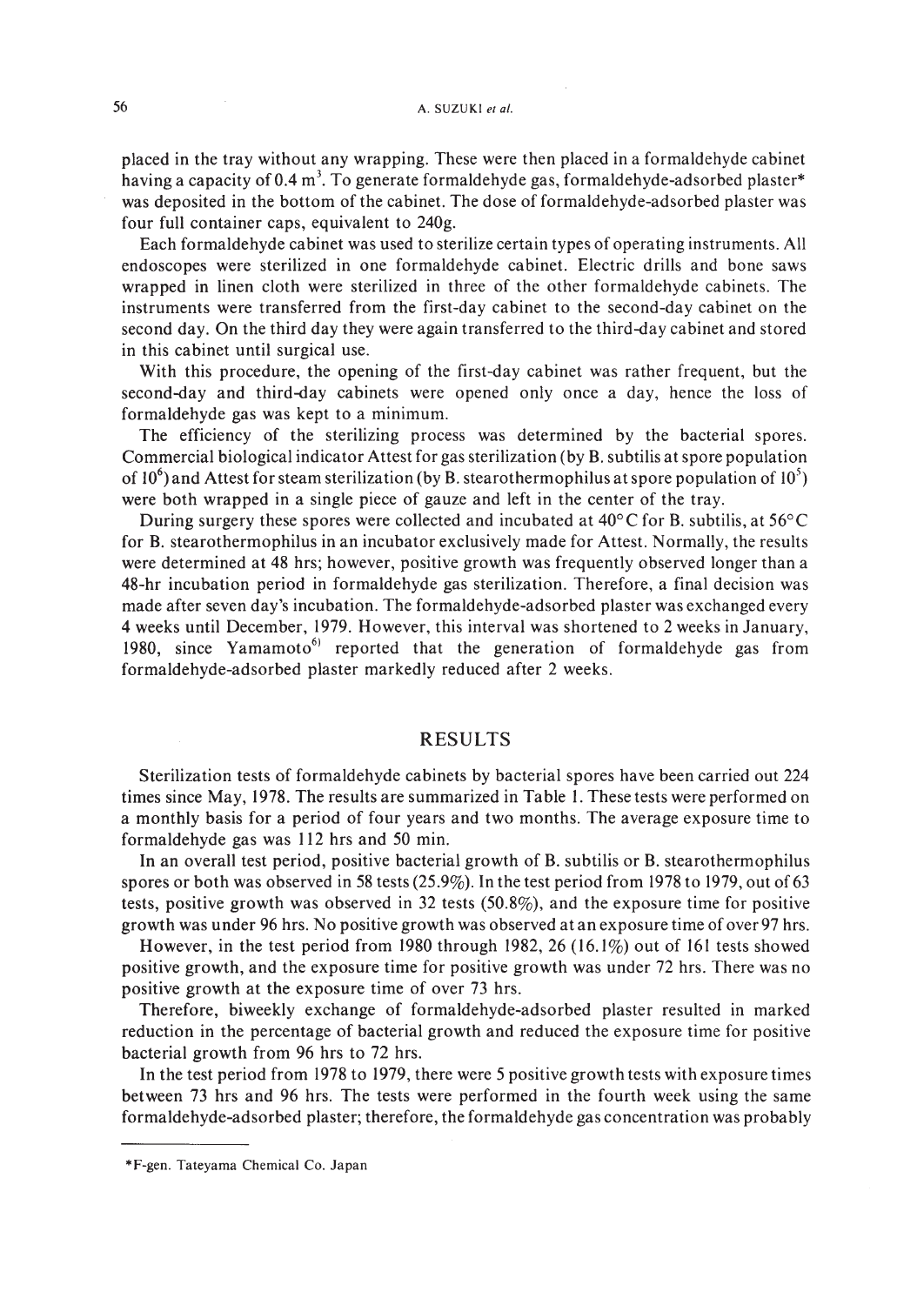| Exposure<br>time<br>(hr) | Test period     |                           |                 |                           |                 |                           |
|--------------------------|-----------------|---------------------------|-----------------|---------------------------|-----------------|---------------------------|
|                          | $1978 - 1979*$  |                           | 1980-1982**     |                           | Total           |                           |
|                          | No. of<br>tests | Positive<br>growth<br>(%) | No. of<br>tests | Positive<br>growth<br>(%) | No. of<br>tests | Positive<br>growth<br>(%) |
| Under 24                 | 14              | 12 (85.7)                 | 6               | 3(50.0)                   | 20              | 15(75.0)                  |
| $25 - 48$                | 12              | 10(83.3)                  | 24              | 5(20.8)                   | 36              | 15(41.7)                  |
| $49 - 72$                | 9               | 5(62.2)                   | 110             | 18(16.4)                  | 119             | 23(19.3)                  |
| $73 - 96$                | 5               | 5(110.0)                  | 7               | $\bf{0}$                  | 12              | 5(41.7)                   |
| $97 - 120$               |                 | $\bf{0}$                  | 4               | 0                         | 5               | $\bf{0}$                  |
| $121 - 144$              | 5               | $\theta$                  | 0               | $\theta$                  | 5               | $\mathbf{0}$              |
| $145 - 168$              | $\mathbf{0}$    | $\theta$                  | $\mathbf{2}$    | $\theta$                  | 2               | $\bf{0}$                  |
| $169 - 192$              | 3               | $\bf{0}$                  | $\Omega$        | $\bf{0}$                  | 3               | $\theta$                  |
| $193 - 216$              | $\theta$        | $\mathbf{0}$              |                 | $\theta$                  |                 | $\Omega$                  |
| $217 - 240$              | $\theta$        | $\bf{0}$                  |                 | $\theta$                  |                 | $\mathbf{0}$              |
| Over 240                 | 14              | $\bf{0}$                  | 6               | $\bf{0}$                  | 20              | $\theta$                  |
| Total                    | 63              | 32(.50.8)                 | 161             | 26(16.1)                  | 224             | 58 (25.9)                 |

Table I. Effect of formaldehyde cabinets on bacterial spores (B. subtilis 10<sup>6</sup> and B. stearothermophilus  $10<sup>5</sup>$ ) at ambient temperature with a comparison between two test periods.

\* Formaldehyde-adsorbed plaster was exchanged every 4 weeks.

\*\* Formaldehyde-adsorbed plaster was exchanged every 2 weeks.

| Incubation period<br>$(\text{day})$ | Spores of<br><b>B.</b> subtilis<br>(%) | Spores of<br>B. stearothermophilus<br>(%) | Total<br>(%)    |
|-------------------------------------|----------------------------------------|-------------------------------------------|-----------------|
| $\overline{c}$                      | 19<br>(46.3)                           | (69.2)<br>36                              | (59.1)<br>55    |
| 3                                   | 9                                      | 9                                         | 18              |
| 4                                   |                                        |                                           | 8               |
| 5                                   | 2, 22, (53.7)                          | $2\;16\; (30.8)$                          | $4\,38\,(40.9)$ |
| 6                                   |                                        | $\bf{0}$                                  |                 |
| 7 and over                          |                                        | 0                                         |                 |
| Total                               | 41<br>(100.0)                          | (100.0)<br>52                             | (100.0)<br>93   |

#### Table 2. Incubation period of positive bacterial growth

insufficient to kill the bacterial spores in spite of such long exposure time.

Of the 58 positive growth tests, both of the bacterial spores were positive in 35 tests. The spores of B. stearothermophilus alone were positive in 17 tests, and that of B. subtilis alone in 6. Thus, the spores of B. stearothermophilus were more resistant to formaldehyde gas than that of B. subtilis.

The actual number of positive bacterial spore strips are listed in Table 2. As shown in this table, after a 2-day incubation period 55 out of 93 spore strips (59.1%) were positive. The rest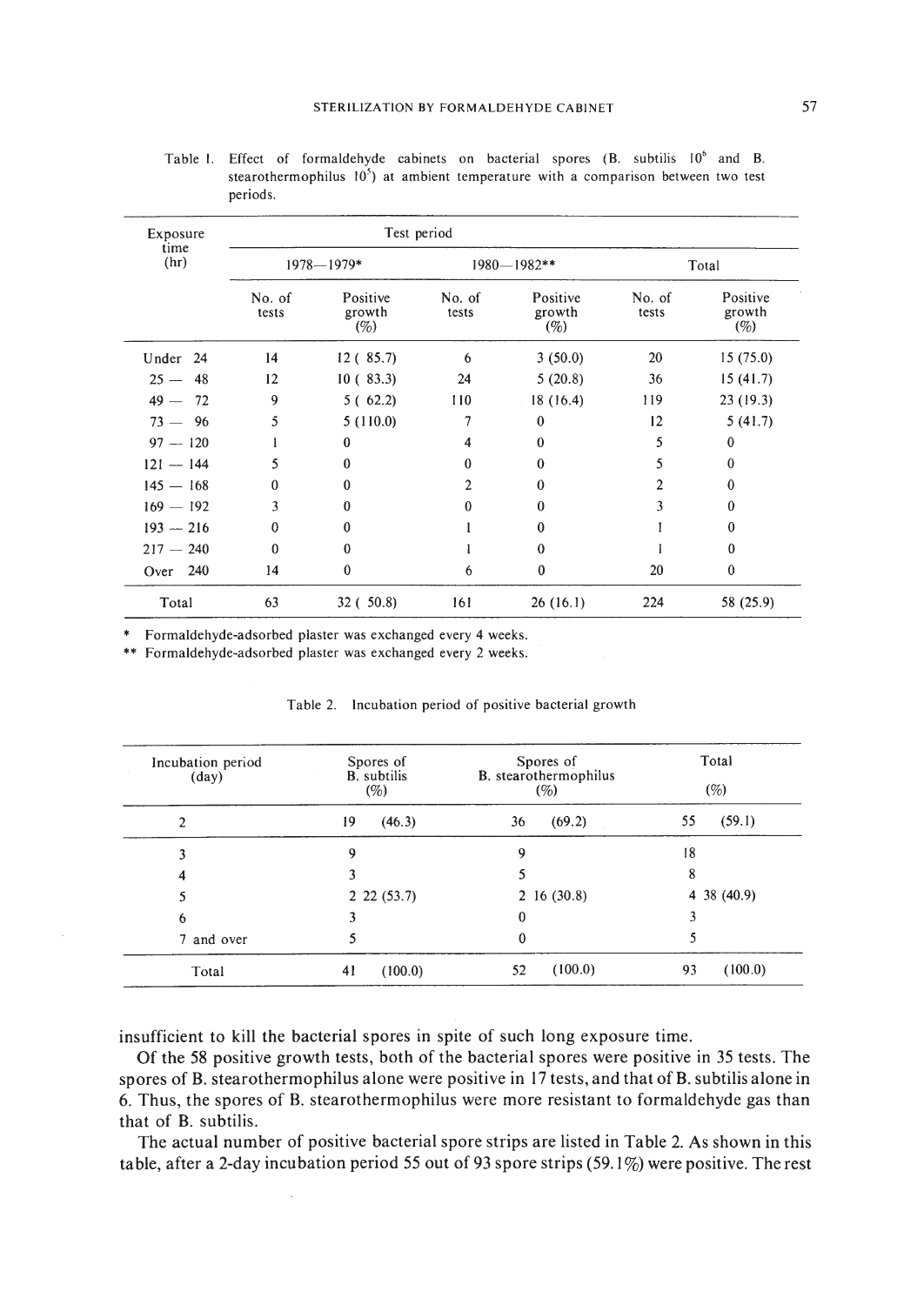of the 38 spore strips (40.9%) were found to be positive after an incubation period of 3 to 7 days. These results were similar for both B. subtilis and B. stearothermophilus.

## DISCUSSION

Low-temperature steam ( $80^{\circ}$ C) with formaldehyde gas is a sporicidal gaseous mixture and has been used for the sterilization of heat-sensitive materials.<sup>1121</sup> In regard to the effect of formaldehyde gas at ambient temperature,  $\mathrm{Newsom}^{4)}$  demonstrated that an 18-hr exposure to vapor from heated formalin was sporicidal, but overnight exposure to vapor from liquid formalin at ambient temperature failed to sterilize the  $10<sup>4</sup>$  spores of B. subtilis. Perkins,<sup>7)</sup> also, stated that the bactericidal effect of the formaldehyde cabinet was disappointing unless much moisture was present. Lowbury<sup>5)</sup> agreed with Perkins' view and stated that formaldehyde cabinets were unreliable and should not be used as a method for disinfection.

The major disadvantage of formaldehyde gas is its poor penetration into the materials compared with ethylene oxide gas; however, the time required for dissipation of the residual gas is markedly short for formaldehyde gas. Therefore, an airing-off period after sterilization is not necessary for materials, sterilized with formaldehyde gas.

To compensate for the poor penetration characteristic of formaldehyde gas, there are two alternatives, namely, to raise the sterilizing temperature or to extend the exposure time. A study was made to elucidate the adequate exposure time for formaldehyde gas at ambient temperature so as to kill all the bacterial spores.

Our investigation clearly demonstrated that formaldehyde gas at ambient temperature killed both the  $10^6$  spores of B. subtilis and  $10^5$  spores of B. stearothermophilus. However, the time required to sterilize these spores was remarkably long, 97 hrs. In January, 1980, the exchange interval of the formaldehyde-adsorbed plaster was shortened from 4 to 2 weeks. This resulted in marked reduction both in the sterilization time and in the percentage of positive bacterial growth. Thereafter, the longest exposure time for positive growth of the spores was 72 hrs. Therefore, at present, we keep the heat-sensitive operating instruments in a formaldehyde cabinet at ambient temperature for a period of 73 hrs or more before surgical use.

Because of the long sterilization time, this sterilization procedure is only applicable for instruments which are used infrequently or are abundant in number.

When applying bacterial spores to determine the efficiency of formaldehyde gas sterilization, the final decision should not be made after a 48-hr incubation period, but should be made after a 7-day incubation period.

## **CONCLUSION**

The sterilization effect of formaldehyde cabinets having a capacity of  $0.4 \text{ m}^3$  at ambient temperature was investigated using both  $10^6$  spores of B. subtilis and  $10^5$  of B. stearothermophilus as the indicators in the sterililzing process. Formaldehyde gas was generated from 240g of formaldehyde-adsorbed plaster deposited in the bottom of the cabinets. No positive bacterial growth was observed in the tests having exposure times of over 97 hrs.

A further improvement was obtained by shortening the exchange interval of the formaldehyde-adsorbed plaster from 4 to 2 weeks. As a result, no positive bacterial growth was observed after a 73-hr exposure period.